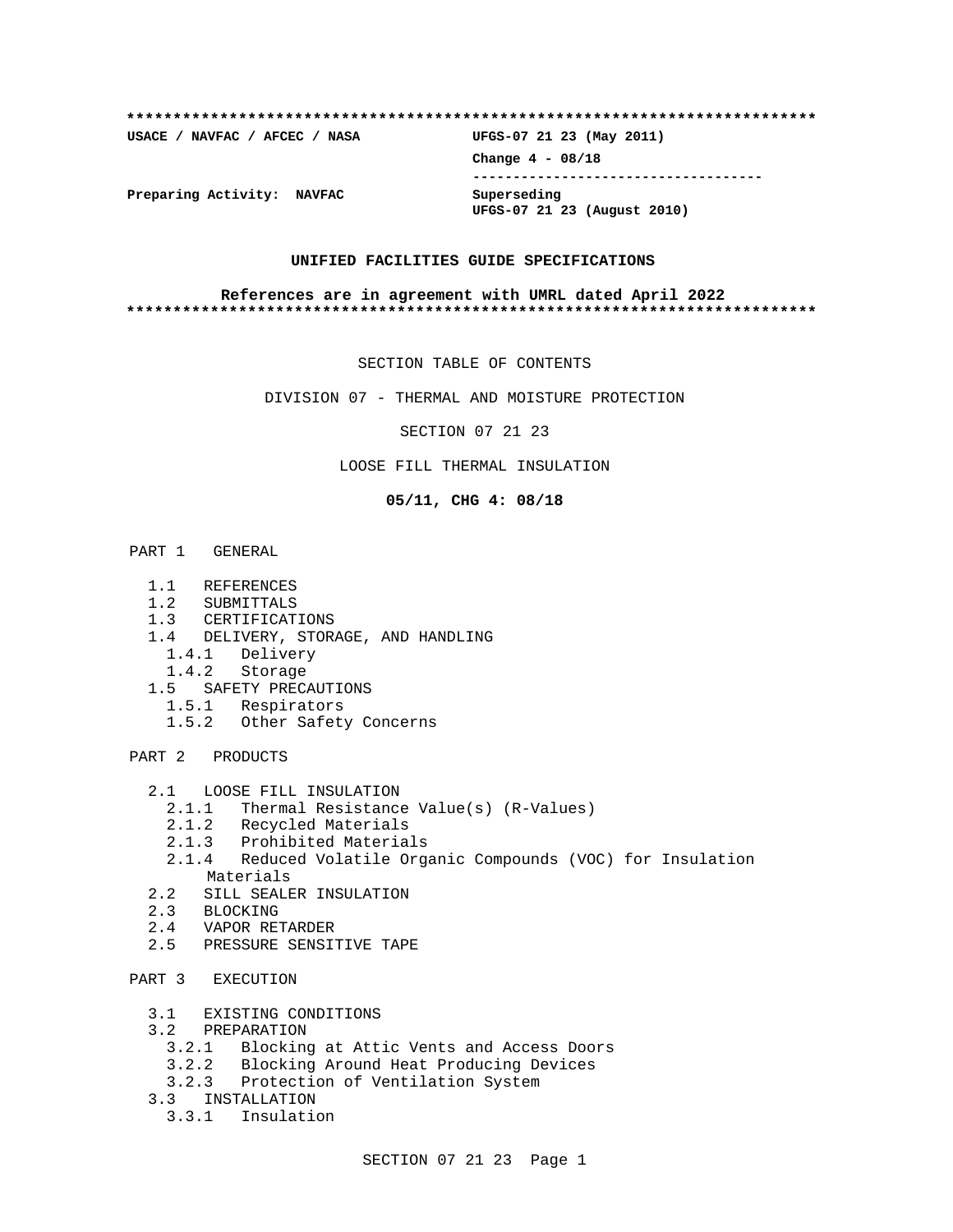- 3.3.2 [Attics] [and] [Ceilings]
	- 3.3.2.1 Frame Walls
	- 3.3.2.2 Masonry Walls
	- 3.3.2.3 Electrical Wiring
	- 3.3.2.4 Cold Climate Requirement
- 3.3.2.5 Special Requirements for Ceilings
- 3.3.2.6 Installation of Sill Sealer
- 3.3.2.7 Access Panels and Doors
	- 3.3.3 Installation of Vapor Retarder

-- End of Section Table of Contents --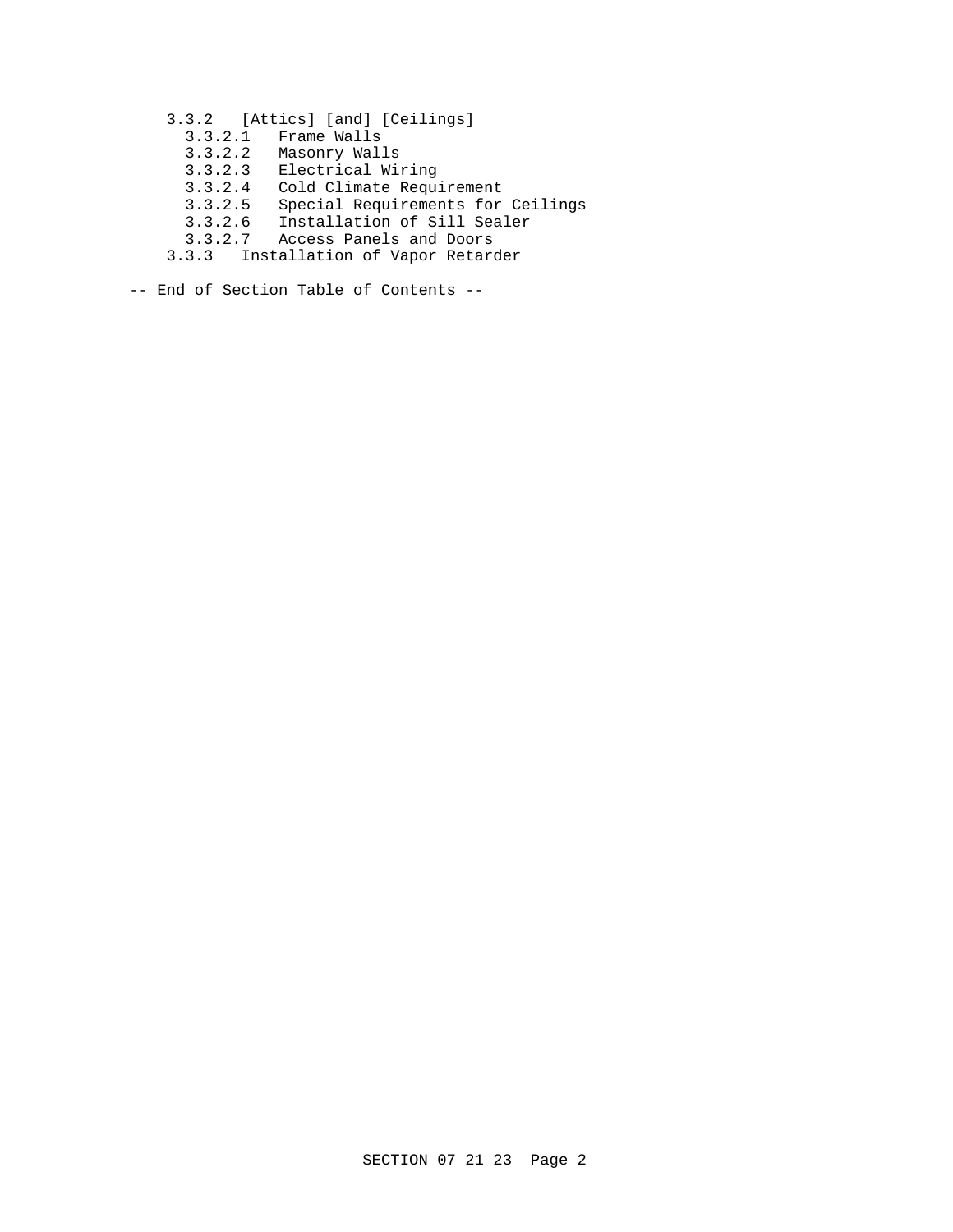**\*\*\*\*\*\*\*\*\*\*\*\*\*\*\*\*\*\*\*\*\*\*\*\*\*\*\*\*\*\*\*\*\*\*\*\*\*\*\*\*\*\*\*\*\*\*\*\*\*\*\*\*\*\*\*\*\*\*\*\*\*\*\*\*\*\*\*\*\*\*\*\*\*\***

**USACE / NAVFAC / AFCEC / NASA UFGS-07 21 23 (May 2011)**

**Change 4 - 08/18 ------------------------------------ UFGS-07 21 23 (August 2010)**

**Preparing Activity: NAVFAC Superseding**

#### **UNIFIED FACILITIES GUIDE SPECIFICATIONS**

**References are in agreement with UMRL dated April 2022 \*\*\*\*\*\*\*\*\*\*\*\*\*\*\*\*\*\*\*\*\*\*\*\*\*\*\*\*\*\*\*\*\*\*\*\*\*\*\*\*\*\*\*\*\*\*\*\*\*\*\*\*\*\*\*\*\*\*\*\*\*\*\*\*\*\*\*\*\*\*\*\*\*\***

SECTION 07 21 23

LOOSE FILL THERMAL INSULATION **05/11, CHG 4: 08/18**

**\*\*\*\*\*\*\*\*\*\*\*\*\*\*\*\*\*\*\*\*\*\*\*\*\*\*\*\*\*\*\*\*\*\*\*\*\*\*\*\*\*\*\*\*\*\*\*\*\*\*\*\*\*\*\*\*\*\*\*\*\*\*\*\*\*\*\*\*\*\*\*\*\*\* NOTE: This guide specification covers the requirements for loose fill cellulosic and mineral fiber insulation materials in attics, ceilings, and framed walls and mineral granular in masonry walls. Adhere to** UFC 1-300-02 **Unified Facilities Guide Specifications (UFGS) Format Standard when editing this guide specification or preparing new project specification sections. Edit this guide specification for project specific requirements by adding, deleting, or revising text. For bracketed items, choose applicable item(s) or insert appropriate information. Remove information and requirements not required in respective project, whether or not brackets are present. Comments, suggestions and recommended changes for this guide specification are welcome and should be submitted as a** Criteria Change Request (CCR)**. \*\*\*\*\*\*\*\*\*\*\*\*\*\*\*\*\*\*\*\*\*\*\*\*\*\*\*\*\*\*\*\*\*\*\*\*\*\*\*\*\*\*\*\*\*\*\*\*\*\*\*\*\*\*\*\*\*\*\*\*\*\*\*\*\*\*\*\*\*\*\*\*\*\* \*\*\*\*\*\*\*\*\*\*\*\*\*\*\*\*\*\*\*\*\*\*\*\*\*\*\*\*\*\*\*\*\*\*\*\*\*\*\*\*\*\*\*\*\*\*\*\*\*\*\*\*\*\*\*\*\*\*\*\*\*\*\*\*\*\*\*\*\*\*\*\*\*\* NOTE: This guide specification is intended for both retrofit of existing buildings and new construction. \*\*\*\*\*\*\*\*\*\*\*\*\*\*\*\*\*\*\*\*\*\*\*\*\*\*\*\*\*\*\*\*\*\*\*\*\*\*\*\*\*\*\*\*\*\*\*\*\*\*\*\*\*\*\*\*\*\*\*\*\*\*\*\*\*\*\*\*\*\*\*\*\*\* \*\*\*\*\*\*\*\*\*\*\*\*\*\*\*\*\*\*\*\*\*\*\*\*\*\*\*\*\*\*\*\*\*\*\*\*\*\*\*\*\*\*\*\*\*\*\*\*\*\*\*\*\*\*\*\*\*\*\*\*\*\*\*\*\*\*\*\*\*\*\*\*\*\* NOTE: Design must meet the requirements of UFC 1-200-02, "High Performance and Sustainable Building Requirements" which invokes the requirements with UFC 3-101-01, "Architecture". UFC 1-200-02 and UFC 3-101-01 make references throughout to various ASHRAE documents governing energy efficiency and requirements for the components of building envelope design including moisture control and thermal performance. \*\*\*\*\*\*\*\*\*\*\*\*\*\*\*\*\*\*\*\*\*\*\*\*\*\*\*\*\*\*\*\*\*\*\*\*\*\*\*\*\*\*\*\*\*\*\*\*\*\*\*\*\*\*\*\*\*\*\*\*\*\*\*\*\*\*\*\*\*\*\*\*\*\***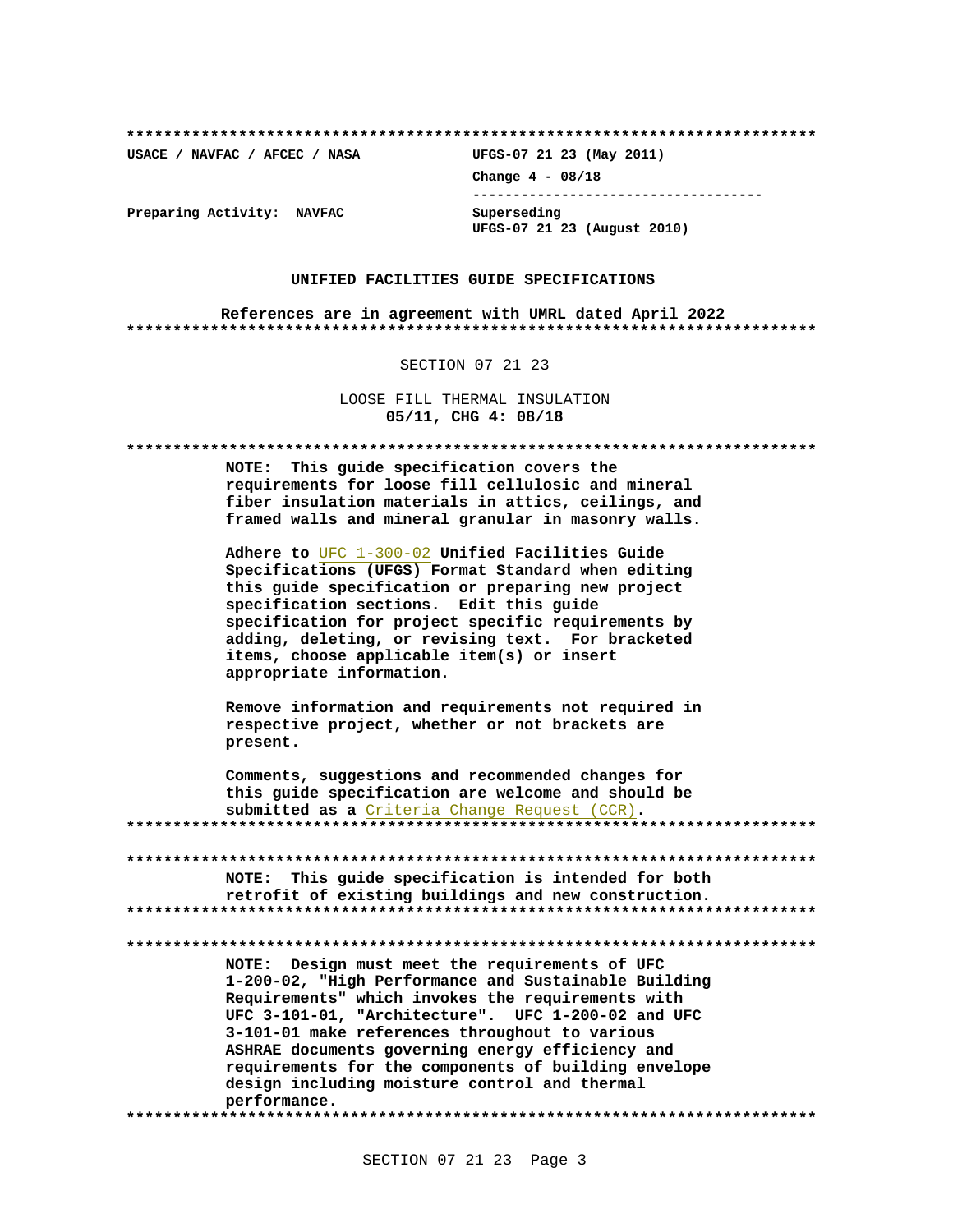NOTE: On the drawings, show: 1. Locations where insulation will be used. Thermal resistance value (R-Value) for each  $2.$ location.  $3.$ Location of vapor retarder, if required. 4. Location and size of attic ventilation openings where required. NOTE: Attic Ventilation Provide net, unobstructed ventilation areas to attics over insulated ceilings as recommended by International Building Code (IBC) paragraph 1203.2 Attic Spaces, UFC 1-200-02, High Performance and Sustainable Building Requirements, "Optimize Energy Performance" and "Enhance Indoor Environmental Quality", and as follows:: 1. For attics with vapor retarder, provide 0.1 square meter one square foot of net ventilation area for each 30 square meters 300 square feet of attic floor area. 2. For attics without vapor retarder, provide 0.1 square meter one square foot of net ventilation area for each 15 square meters 150 square feet of attic floor area. 

### PART 1 GENERAL

#### $1.1$ **REFERENCES**

#### 

NOTE: This paragraph is used to list the publications cited in the text of the guide specification. The publications are referred to in the text by basic designation only and listed in this paragraph by organization, designation, date, and title.

Use the Reference Wizard's Check Reference feature when you add a Reference Identifier (RID) outside of the Section's Reference Article to automatically place the reference in the Reference Article. Also use the Reference Wizard's Check Reference feature to update the issue dates.

References not used in the text will automatically be deleted from this section of the project specification when you choose to reconcile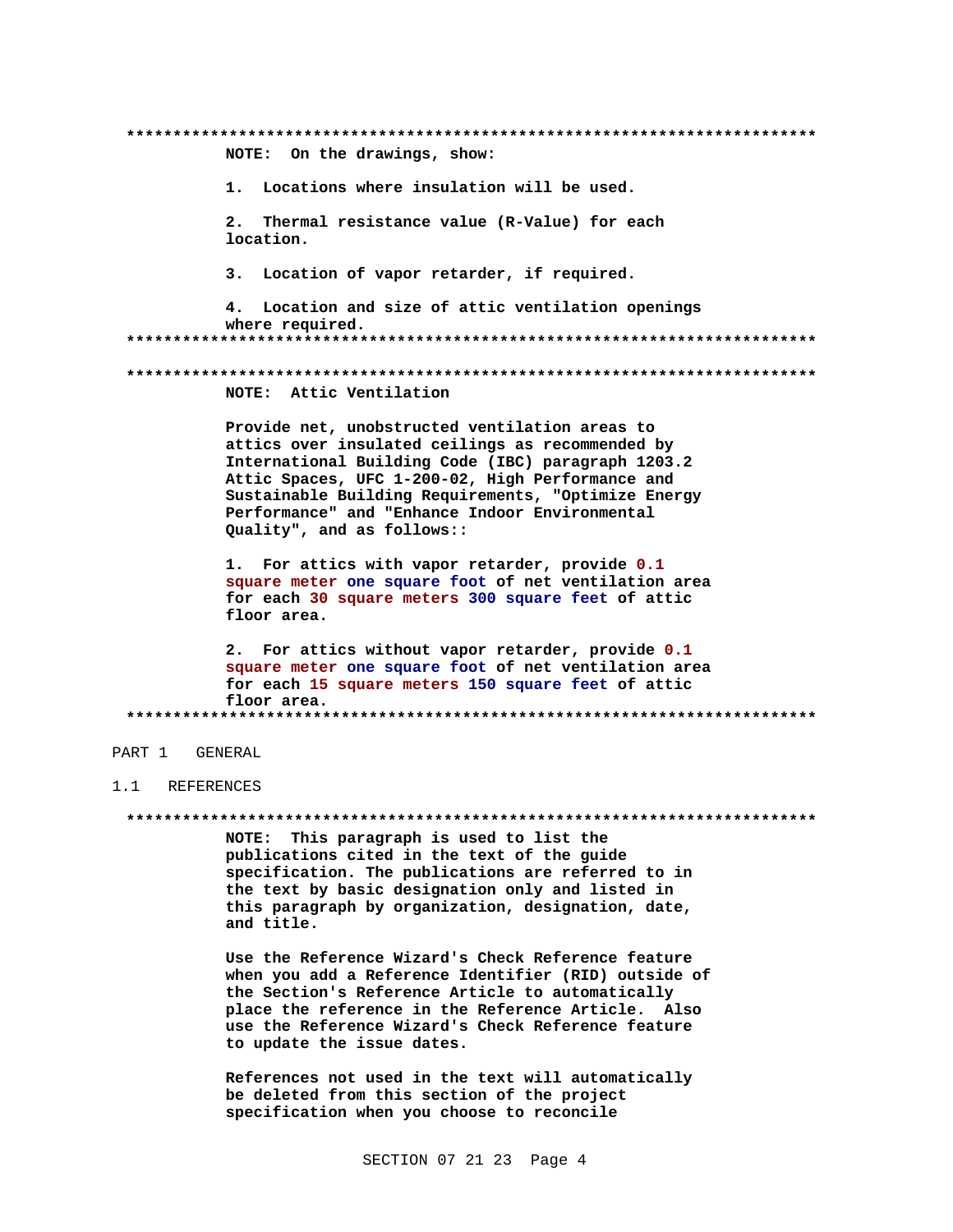#### **references in the publish print process. \*\*\*\*\*\*\*\*\*\*\*\*\*\*\*\*\*\*\*\*\*\*\*\*\*\*\*\*\*\*\*\*\*\*\*\*\*\*\*\*\*\*\*\*\*\*\*\*\*\*\*\*\*\*\*\*\*\*\*\*\*\*\*\*\*\*\*\*\*\*\*\*\*\***

The publications listed below form a part of this specification to the extent referenced. The publications are referred to within the text by the basic designation only.

ASTM INTERNATIONAL (ASTM)

| ASTM C516        |                      | (2008; R 2013; E 2014) Vermiculite Loose<br>Fill Thermal Insulation                                                                          |
|------------------|----------------------|----------------------------------------------------------------------------------------------------------------------------------------------|
| ASTM C549        |                      | (2018) Standard Specification for Perlite<br>Loose Fill Insulation                                                                           |
| ASTM C665        |                      | (2017) Standard Specification for<br>Mineral-Fiber Blanket Thermal Insulation<br>for Light Frame Construction and<br>Manufactured Housing    |
| ASTM C739        |                      | (2021a) Standard Specification for<br>Cellulosic Fiber Loose-Fill Thermal<br>Insulation                                                      |
| ASTM C764        |                      | (2017) Standard Specification for Mineral<br>Fiber Loose-Fill Thermal Insulation                                                             |
| ASTM C930        |                      | (2019) Standard Classification of<br>Potential Health and Safety Concerns<br>Associated with Thermal Insulation<br>Materials and Accessories |
| ASTM C1015       |                      | (2017) Standard Practice for Installation<br>of Cellulosic and Mineral Fiber Loose-Fill<br>Thermal Insulation                                |
|                  | ASTM D3833/D3833M    | (1996; R 2011) Water Vapor Transmission of<br>Pressure-Sensitive Tapes                                                                       |
| ASTM D4397       |                      | (2016) Standard Specification for<br>Polyethylene Sheeting for Construction,<br>Industrial, and Agricultural Applications                    |
| ASTM E84         |                      | (2020) Standard Test Method for Surface<br>Burning Characteristics of Building<br>Materials                                                  |
|                  | <b>ASTM E96/E96M</b> | (2021) Standard Test Methods for<br>Gravimetric Determination ofWater Vapor<br>Transmission Rate of Materials                                |
| <b>ASTM E136</b> |                      | (2019a) Standard Test Method for Assessing<br>Combustibility of Materials Using a<br>Vertical Tube Furnace at 750 Degrees C                  |

NATIONAL FIRE PROTECTION ASSOCIATION (NFPA)

| NFPA 31 |                       |  | (2020) Standard for the Installation of |  |
|---------|-----------------------|--|-----------------------------------------|--|
|         | Oil-Burning Equipment |  |                                         |  |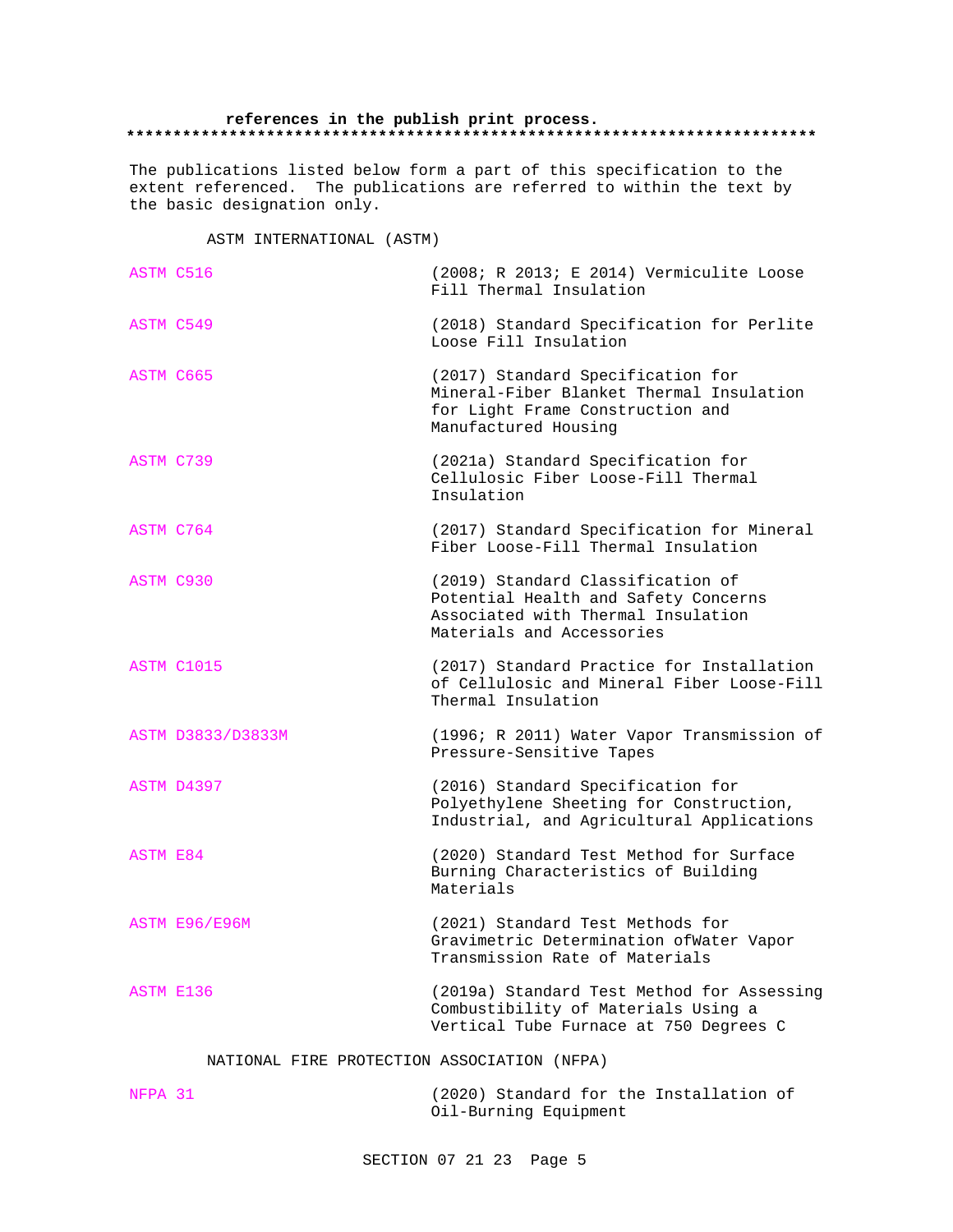| NFPA 54                                                  | (2021) National Fuel Gas Code                                                                                 |  |  |  |
|----------------------------------------------------------|---------------------------------------------------------------------------------------------------------------|--|--|--|
| NFPA 70                                                  | (2020; ERTA 20-1 2020; ERTA 20-2 2020; TIA<br>20-1; TIA 20-2; TIA 20-3; TIA 20-4)<br>National Electrical Code |  |  |  |
| NFPA 211                                                 | (2019) Standard for Chimneys, Fireplaces,<br>Vents, and Solid Fuel-Burning Appliances                         |  |  |  |
| SCIENTIFIC CERTIFICATION SYSTEMS (SCS)                   |                                                                                                               |  |  |  |
| <b>SCS</b>                                               | SCS Global Services (SCS) Indoor Advantage                                                                    |  |  |  |
|                                                          | TECHNICAL ASSOCIATION OF THE PULP AND PAPER INDUSTRY (TAPPI)                                                  |  |  |  |
| TAPPI T803 OM                                            | (2010) Puncture Test of Container Board                                                                       |  |  |  |
| U.S. NATIONAL ARCHIVES AND RECORDS ADMINISTRATION (NARA) |                                                                                                               |  |  |  |
| 16 CFR 1209                                              | Interim Safety Standard for Cellulose<br>Insulation                                                           |  |  |  |
| 16 CFR 1404.4                                            | Requirements to Provide Performance and<br>Technical Data by Labeling - Notice to<br>Purchasers               |  |  |  |
| 29 CFR 1910.134                                          | Respiratory Protection                                                                                        |  |  |  |
| UNDERWRITERS LABORATORIES (UL)                           |                                                                                                               |  |  |  |
| $--- 2222$                                               | .<br>$\sqrt{2}$                                                                                               |  |  |  |

UL 2818 (2013) GREENGUARD Certification Program For Chemical Emissions For Building Materials, Finishes And Furnishings

#### 1.2 SUBMITTALS

**\*\*\*\*\*\*\*\*\*\*\*\*\*\*\*\*\*\*\*\*\*\*\*\*\*\*\*\*\*\*\*\*\*\*\*\*\*\*\*\*\*\*\*\*\*\*\*\*\*\*\*\*\*\*\*\*\*\*\*\*\*\*\*\*\*\*\*\*\*\*\*\*\*\***

**NOTE: Review Submittal Description (SD) definitions in Section 01 33 00 SUBMITTAL PROCEDURES and edit the following list, and corresponding submittal items in the text, to reflect only the submittals required for the project. The Guide Specification technical editors have classified those items that require Government approval, due to their complexity or criticality, with a "G". Generally, other submittal items can be reviewed by the Contractor's Quality Control System. Only add a "G" to an item if the submittal is sufficiently important or complex in context of the project**

**For Army projects, fill in the empty brackets following the "G" classification, with a code of up to three characters to indicate the approving authority. Codes for Army projects using the Resident Management System (RMS) are: "AE" for Architect-Engineer; "DO" for District Office (Engineering Division or other organization in the District Office); "AO" for Area Office; "RO" for**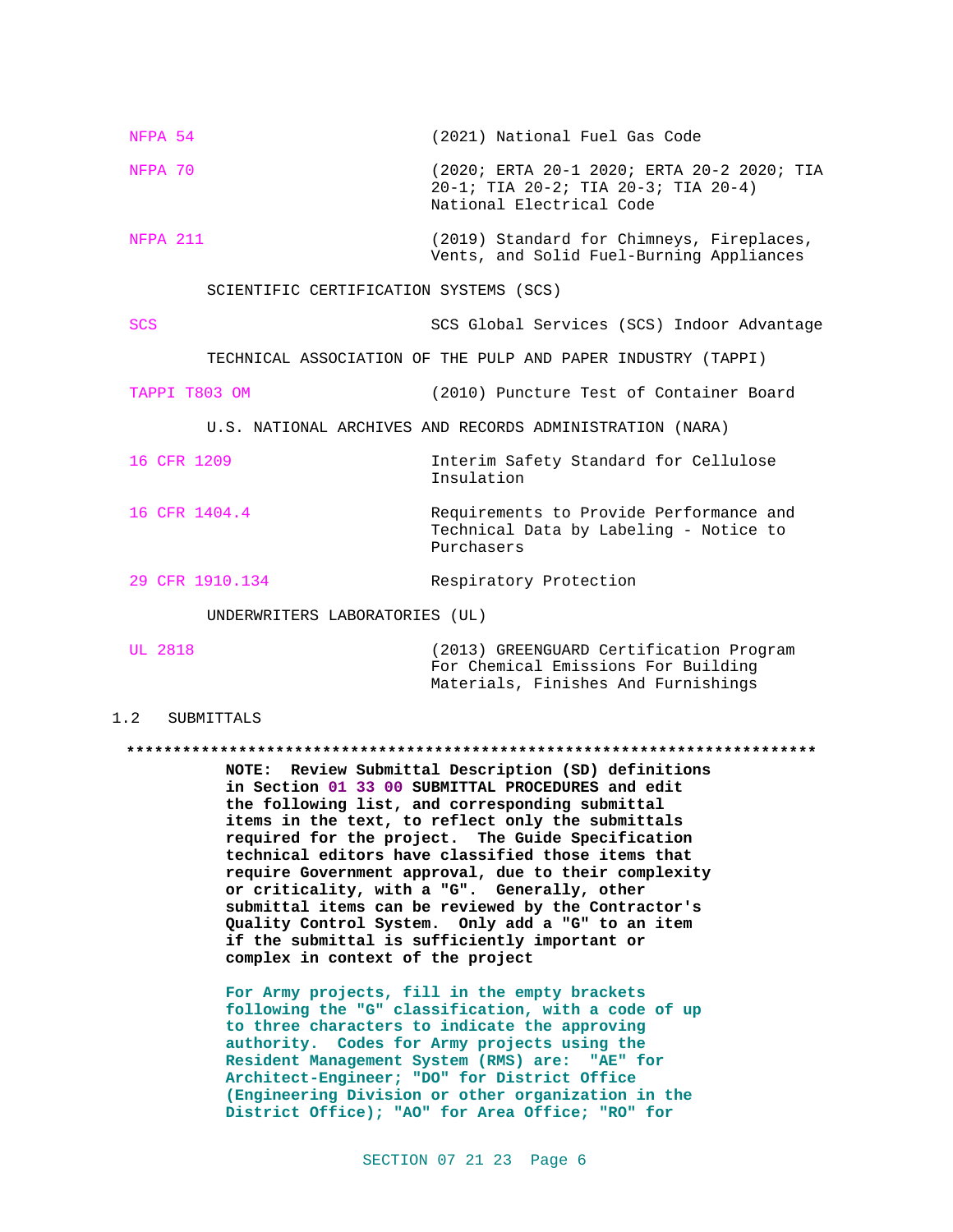**Resident Office; and "PO" for Project Office. Codes following the "G" typically are not used for Navy, Air Force, and NASA projects.**

**The "S" classification indicates submittals required as proof of compliance for sustainability Guiding Principles Validation or Third Party Certification and as described in Section 01 33 00 SUBMITTAL PROCEDURES.**

**Choose the first bracketed item for Navy, Air Force, and NASA projects, or choose the second bracketed item for Army projects. \*\*\*\*\*\*\*\*\*\*\*\*\*\*\*\*\*\*\*\*\*\*\*\*\*\*\*\*\*\*\*\*\*\*\*\*\*\*\*\*\*\*\*\*\*\*\*\*\*\*\*\*\*\*\*\*\*\*\*\*\*\*\*\*\*\*\*\*\*\*\*\*\*\***

Government approval is required for submittals with a "G" or "S" classification. Submittals not having a "G" or "S" classification are [for Contractor Quality Control approval.][for information only. When used, a code following the "G" classification identifies the office that will review the submittal for the Government.] Submit the following in accordance with Section 01 33 00 SUBMITTAL PROCEDURES:

#### SD-03 Product Data

Loose Fill Insulation

Recycled Content for Insulation Materials; S

Sill Sealer Insulation

Vapor Retarder

Pressure Sensitive Tape

#### SD-07 Certificates

Indoor Air Quality for Insulation Materials; S

SD-08 Manufacturer's Instructions

### Loose Fill Insulation

#### [1.3 CERTIFICATIONS

Submit required indoor air quality certifications and validations in one submittal package.

Provide product certified to meet indoor air quality requirements by UL 2818 (Greenguard) Gold, SCS Global Services Indoor Advantage Gold or provide certification by other third-party programs. Provide current product certification from certification body.

]1.4 DELIVERY, STORAGE, AND HANDLING

### 1.4.1 Delivery

Deliver materials to the site in original sealed containers or packages, each bearing manufacturer's name and brand designation, referenced specification number, type, and class, as applicable; recommended method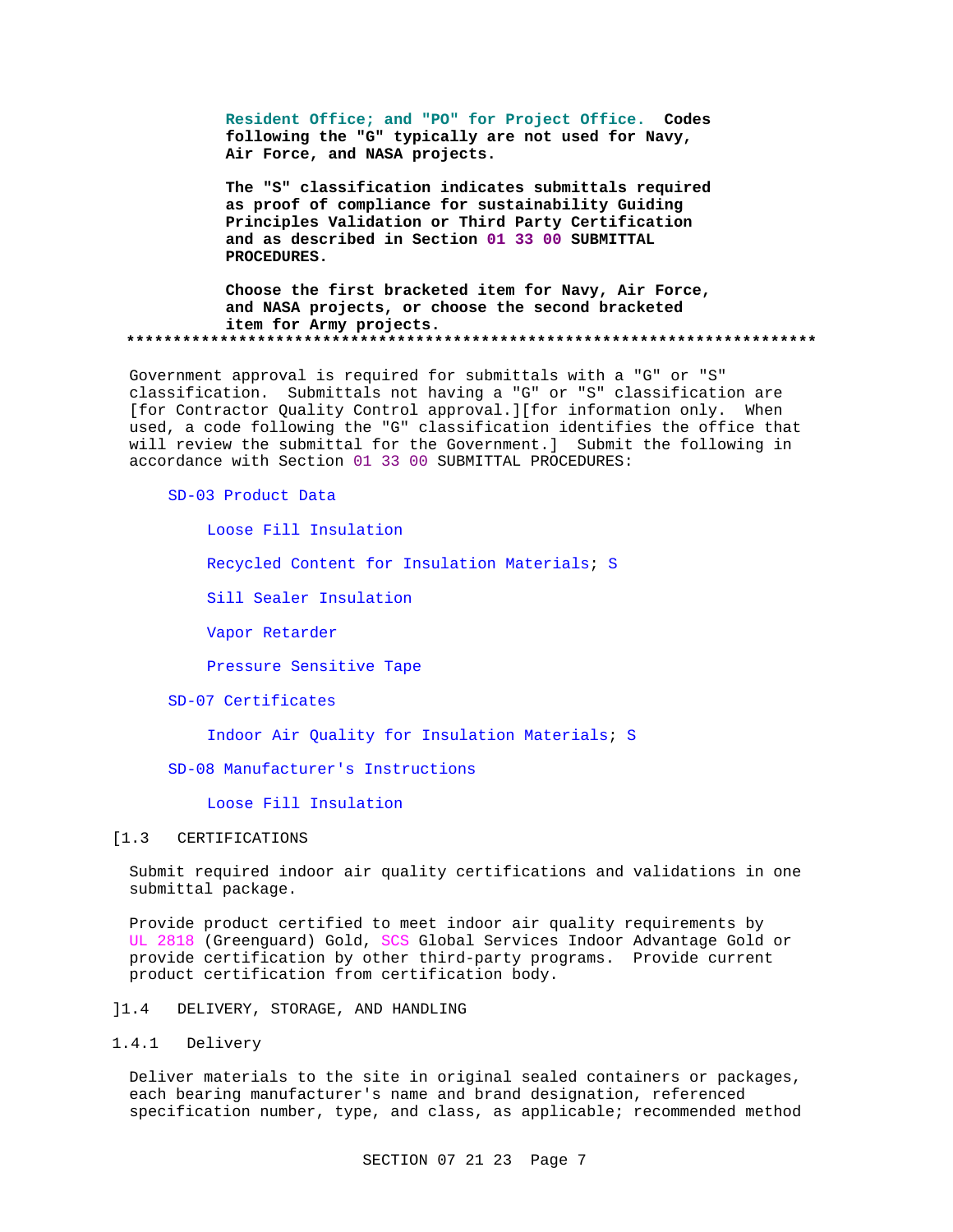of installation (pneumatic or pouring); minimum net weight of insulation; coverage charts; R-values; and, for cellulose insulation, a label certifying that the product meets Consumer Product Safety Commission (CPSC) Interim Safety Standard for Cellulose Insulation, 16 CFR 1209, and cautionary label regarding potential fire hazard as required in 16 CFR 1404.4.

#### $1.4.2$ Storage

Inspect materials delivered to the site for damage; unload and store out of weather in manufacturer's original packaging. Store only in dry locations, not subject to open flames or sparks, and easily accessible for inspection and handling.

#### SAFETY PRECAUTIONS  $1.5$

#### $1.5.1$ Respirators

Provide installers with dust/mist respirators, training in their use, and protective clothing, all approved by National Institute for Occupational Safety and Health (NIOSH)/Mine Safety and Health Administration (MSHA) in accordance with 29 CFR 1910.134.

#### Other Safety Concerns  $1.5.2$

Consider other safety concerns and measures as outlined in ASTM C930

### PART 2 PRODUCTS

### 2.1 LOOSE FILL INSULATION

### 

NOTE: Cellulose insulation can absorb more moisture than mineral fiber. Include both insulation types in locations where moisture is not a problem. Specify mineral fiber for damp locations. Specify vermiculite or perlite only for masonry cavities or concrete block cores. 

Provide loose fill insulation conforming to [one of] the following:

NOTE: The flame spread and smoke development rating will depend on the building occupancy in the areas where the insulation is located.

See UFC 3-600-01, "Fire Protection Engineering for Facilities" and local building code for fire retardant classifications required, flame spread and smoke developed ratings and distance of insulation and vapor retarder from heat producing devices and other fire protection requirements, such as finish materials required in various occupancies.

Most vapor retarder materials and some thermal insulations are combustible. Do not leave such material exposed to accessible spaces, but cover with a fire retardant finish.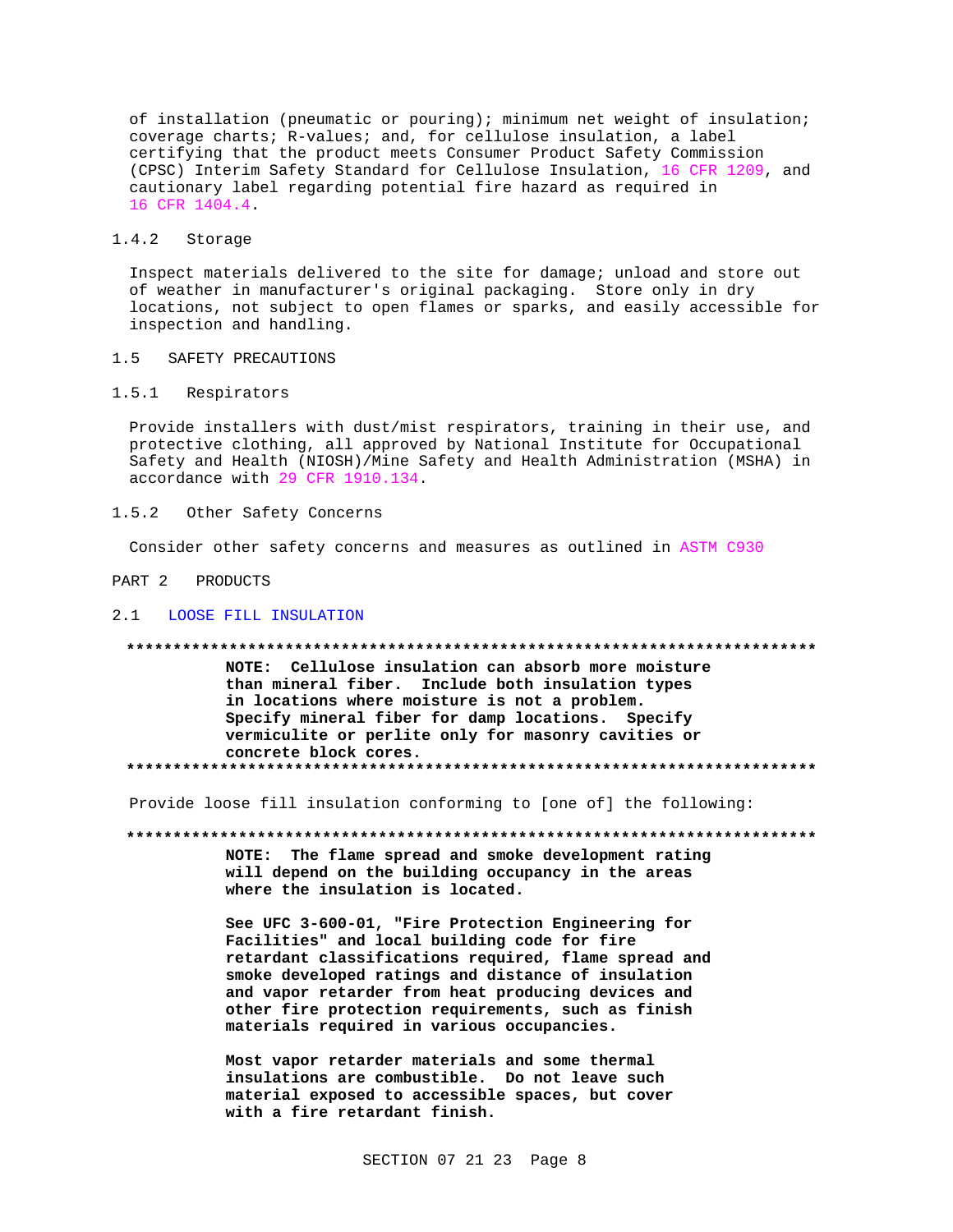\*\*\*\*\*\*\*\*\*\*\*\*\*\*\*\*\*\*\*\*\*\*\*\*\*

- [ a. Mineral Fiber Loose Fill: ASTM C764, Type I, for pneumatic application, or II, for poured application, category [1] [2].
- ][b. Cellulosic or Wood Fiber Loose Fill: ASTM C739 or 16 CFR 1209.
- ][c. Granular Mineral Loose Fill: ASTM C516 type II vermiculite or ASTM C549 types II or IV perlite.
- 12.1.1 Thermal Resistance Value(s) (R-Values)

#### 

NOTE: Design must meet the requirements of UFC 1-200-02, "High Performance and Sustainable Building Requirements" which invokes the requirements within UFC 3-101-01, "Architecture". UFC 1-200-02 and UFC 3-101-01 make references throughout to various ASHRAE documents governing energy efficiency and requirements for the components of building envelope design including thermal performance.

Select R-Value for Thermal Insulation required to meet the energy target/budget. Show R-Value on Drawings. 

The R-Value must be as indicated on drawings. The R-value must be the value the product achieves after settlement.

#### $2.1.2$ Recycled Materials

Based on material composition, provide insulation materials containing the following minimum percentage of recycled material content:

> Rockwool: 70 percent slag Fiberglass: 20 percent glass cullet Cellulose: 75 percent post-consumer paper

Provide data identifying percentage of recycled content for insulation materials.

 $2.1.3$ Prohibited Materials

- a. Asbestos-containing materials
- b. Urea Formaldehyde containing materials
- c. Ammonium Sulfate containing material
- Reduced Volatile Organic Compounds (VOC) for Insulation Materials  $2.1.4$

Provide certification of indoor air quality for insulation materials.

2.2 SILL SEALER INSULATION

ASTM C665, Type I.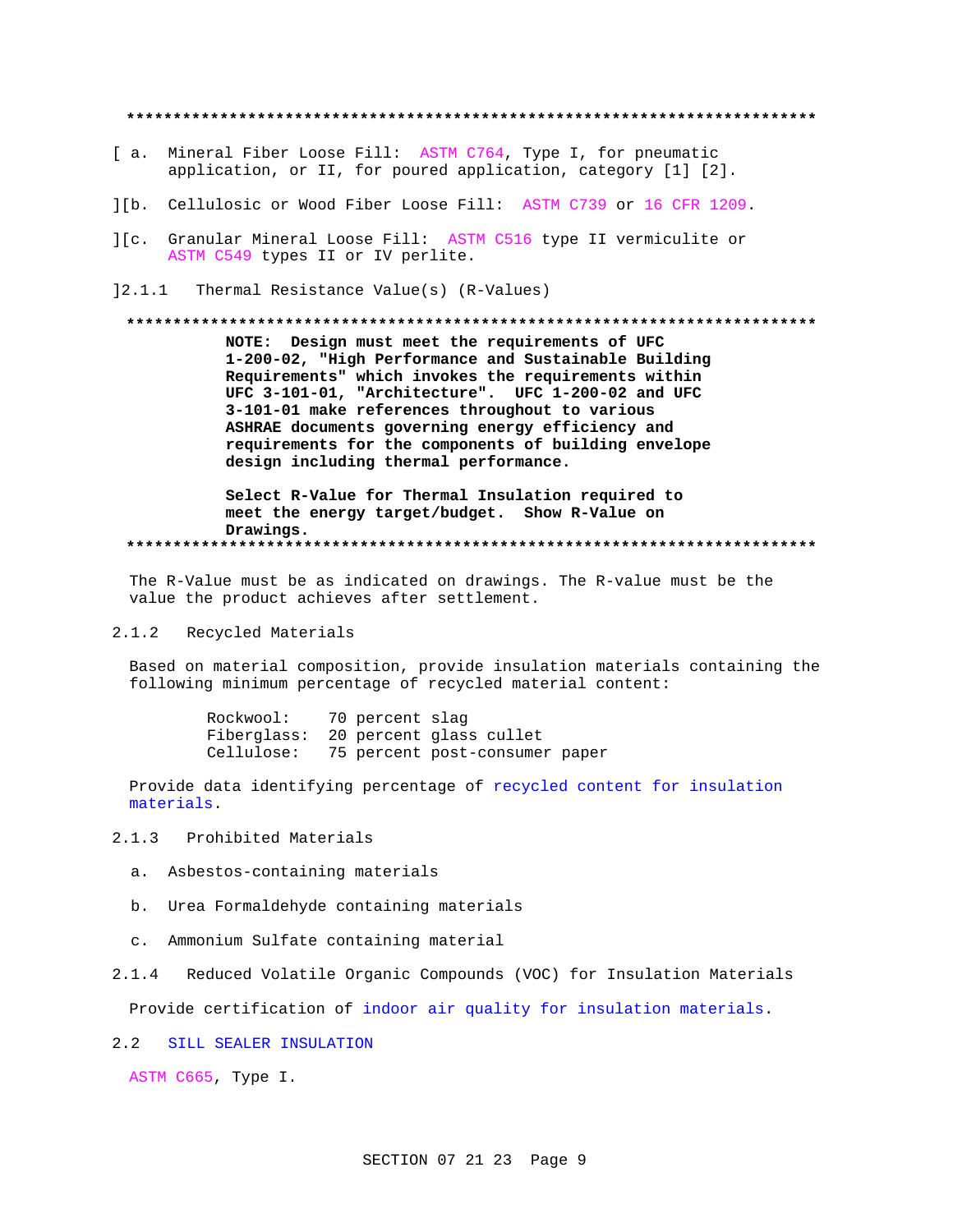#### 2.3 BLOCKING

Wood, metal, unfaced mineral fiber blanket material in accordance with ASTM C665, Type I, or other approved materials. Provide only non-combustible materials (based on determination by ASTM E136 for blocking around chimneys and heat producing devices.

#### [2.4 VAPOR RETARDER

# **\*\*\*\*\*\*\*\*\*\*\*\*\*\*\*\*\*\*\*\*\*\*\*\*\*\*\*\*\*\*\*\*\*\*\*\*\*\*\*\*\*\*\*\*\*\*\*\*\*\*\*\*\*\*\*\*\*\*\*\*\*\*\*\*\*\*\*\*\*\*\*\*\*\***

**NOTE:**

**1. Determine the need for a water vapor retarder and its required permeance value based on a project and climate specific moisture analysis as required by UFC 3-101-01 Architecture. For further guidance see ASHRAE Handbook of Fundamentals, Chapter 25 "Heat, Air, and Moisture Control in BUilding Assemblies - Fundamentals", Chapter 26 "Heat, Air, and Moisture Control in Building Assemblies - Material Properties" ASTM C755, "Standard Practice for Selection of Water Vapor Retarders for Thermal Insulation;" and UFC 3-440-05N, "Tropical Engineering" (for humid climates). The computer Program "**MOIST**" is a user friendly tool based on hourly weather data that provides information on moisture content of materials and on the duration of high moisture content excursions. Traditionally, vapor retarders were considered materials having a permeance of 5.72 by 10-8 g/Pa.s.m2 1 perm (grain/h\*ft2\*in.Hg) or less. However, that value may not be adequate for the particular construction or climate and in some instances a much lower value should be specified**

**2. Vapor retarders, where required, can be provided as membranes or, alternatively, vapor retardant finishes labeled by manufacturer as having a water vapor permeance of no more than the required value can be used. Alternate materials include: Paints, or foil-faced gypsum board. Specify these in Sections 09 90 00, PAINTS AND COATINGS, or Section 09 29 00, GYPSUM BOARD, respectively and delete all paragraphs and references relating to vapor retarders from this section.**

**3. A vapor retarder is only effective if it prevents diffusion of water vapor as well as the passage of moisture laden air through openings and around material. Accordingly, proper installation to assure air tightness by sealing of joints, tears, and around utility penetrations is as important as proper selection of water vapor retarder materials.**

**4. Vapor retarders not only retard movement of water vapor into building envelope cavities, but also retard drying out of moisture that may have infiltrated the cavity. Accordingly, use vapor retarders only where their need is indicated by the**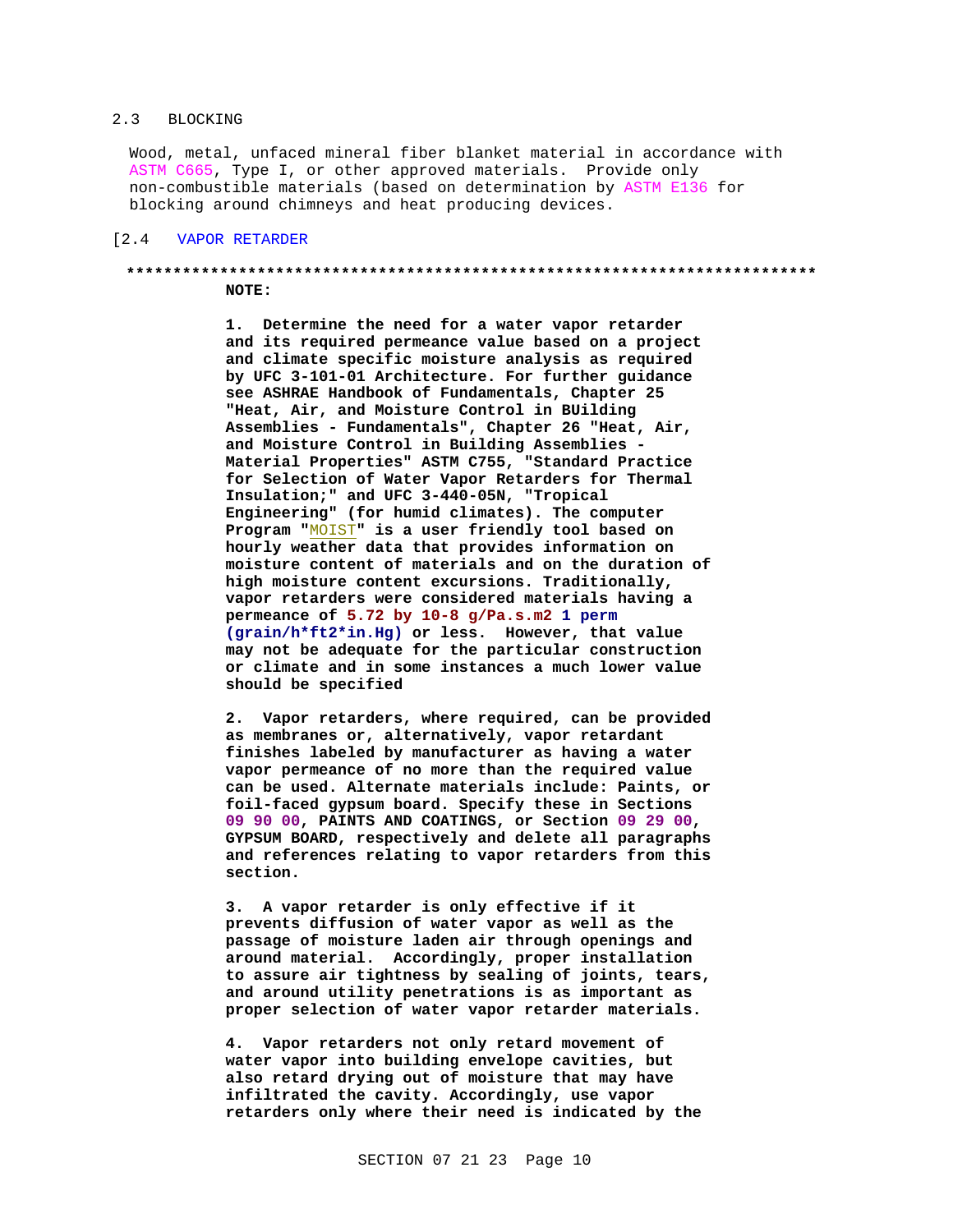| moisture analysis.                                                                                                                                                                                                                                                                                                                                                                                                                                                                                                                                                              |  |
|---------------------------------------------------------------------------------------------------------------------------------------------------------------------------------------------------------------------------------------------------------------------------------------------------------------------------------------------------------------------------------------------------------------------------------------------------------------------------------------------------------------------------------------------------------------------------------|--|
|                                                                                                                                                                                                                                                                                                                                                                                                                                                                                                                                                                                 |  |
|                                                                                                                                                                                                                                                                                                                                                                                                                                                                                                                                                                                 |  |
| NOTE: Do not specify polyethelene membrane and<br>other combustible membranes where they will be<br>exposed to occupied or accessible spaces. Such vapor<br>retarders must be covered to provide fire safety as<br>required by applicable building codes.                                                                                                                                                                                                                                                                                                                       |  |
| 0.15 mm thick polyethylene sheeting conforming to ASTM D4397 and<br>[ a.<br>having a water vapor permeance of 57.2 $\frac{ng}{(Pa*s*m2)}$ or less when<br>tested in accordance with ASTM E96/E96M.                                                                                                                                                                                                                                                                                                                                                                              |  |
| $l$ [b.<br>Membrane with following properties:<br>Permeance: ASTM E96/E96M, 57.2 ng/(Pa*s*m2)<br>L<br>Maximum Flame Spread: ASTM E84, [25] [50] [____]<br>Combustion Characteristic: Meet ASTM E136<br>$\overline{\phantom{a}1}$ [<br>Puncture Resistance: TAPPI T803 OM<br>ΠL<br>1 <sup>1</sup><br>- [15] [25] [50] Beach Units (1 Beach Unit is 0.0299 joules)<br>11<br>[a,<br>6 mil thick polyethylene sheeting conforming to ASTM D4397 and having<br>a water vapor permeance of one perm (qrains/ $(h*ft2*in.Hq)$ or less when<br>tested in accordance with ASTM E96/E96M. |  |
| $l$ [b.<br>Membrane with following properties:<br>Permeance: ASTM E96/E96M, [1] [_____] perm (grains/h*ft2*in.Hg<br>Maximum Flame Spread: ASTM E84, [25] [50] [<br>L<br>Combustion Characteristic: Meet ASTM E136<br>$\overline{11}$<br>ΠL<br>Puncture Resistance: TAPPI T803 OM<br>$\overline{11}$<br>$-$ [15] [25] [50] Beach Units (1 Beach Unit is 2.205*10-10<br>foot/pounds)                                                                                                                                                                                              |  |
| 1112.5<br>PRESSURE SENSITIVE TAPE                                                                                                                                                                                                                                                                                                                                                                                                                                                                                                                                               |  |

As recommended by the vapor retarder manufacturer and having a water vapor permeance rating of 57.5 ng/(Pa\*s\*.m2 one perm (grains/h\*ft2\*in.hg) or less when tested in accordance with ASTM D3833/D3833M.

PART 3 EXECUTION

3.1 EXISTING CONDITIONS

**\*\*\*\*\*\*\*\*\*\*\*\*\*\*\*\*\*\*\*\*\*\*\*\*\*\*\*\*\*\*\*\*\*\*\*\*\*\*\*\*\*\*\*\*\*\*\*\*\*\*\*\*\*\*\*\*\*\*\*\*\*\*\*\*\*\*\*\*\*\*\*\*\*\***

**NOTE: For retrofit projects, inspect facility to determine conditions which may adversely affect execution of work or create safety hazard. Identify relevant conditions on the drawings and, if required, develop additional specification sections for corrective actions. Conditions that warrant investigation:**

**1. Discolorations or mold growth indicating previous water leaks.**

**2. Heat producing devices, such as recessed lighting fixtures, chimneys, and flues.**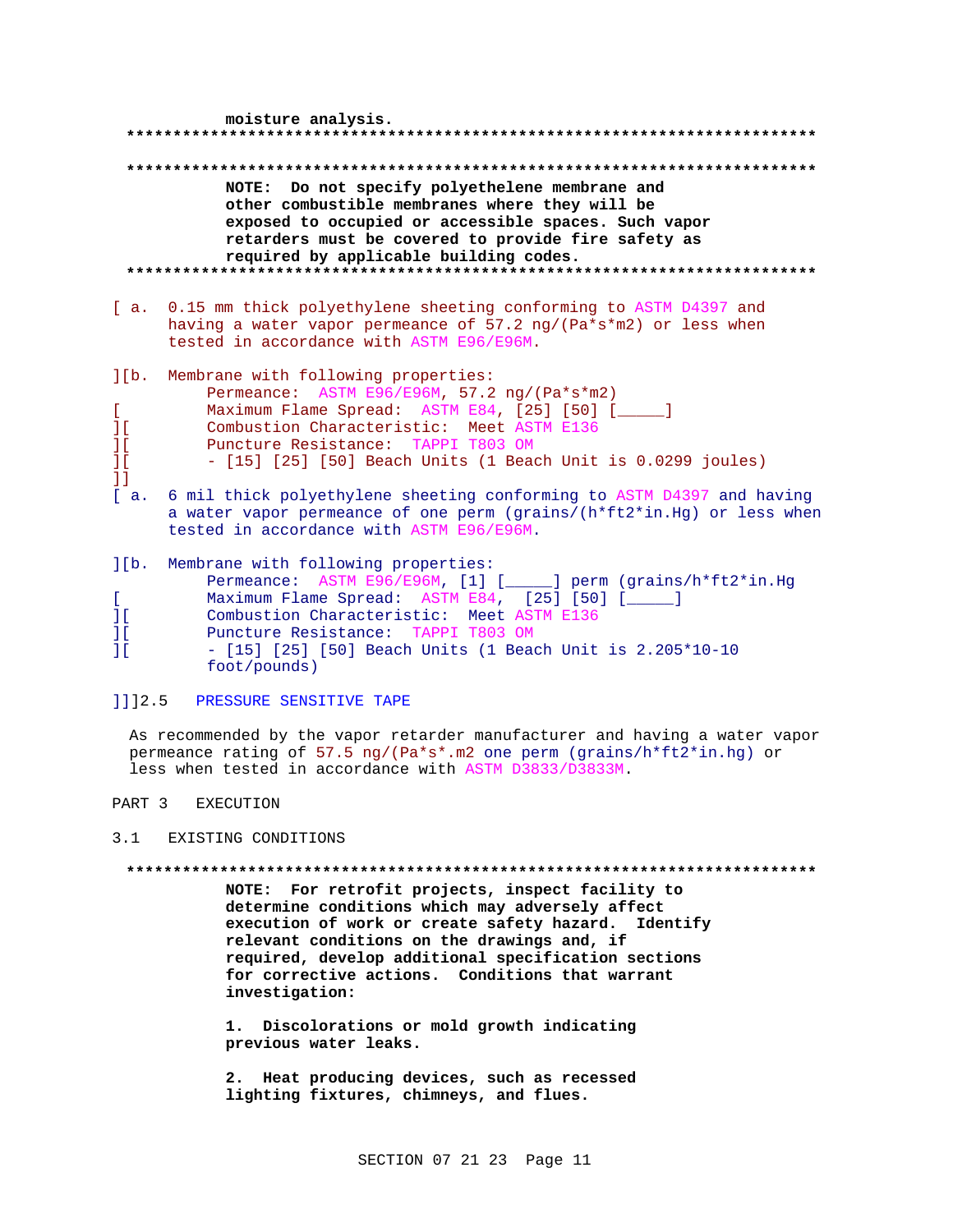- **3. Faulty electrical systems:**
- **(a) Lights dimming or flickering**
- **(b) Fuses blowing**
- **(c) Circuit breakers tripping frequently**
- **(d) Electrical sparks and "glowing" from receptacles**

**(e) Cover plates on switches and outlets warm to the touch. \*\*\*\*\*\*\*\*\*\*\*\*\*\*\*\*\*\*\*\*\*\*\*\*\*\*\*\*\*\*\*\*\*\*\*\*\*\*\*\*\*\*\*\*\*\*\*\*\*\*\*\*\*\*\*\*\*\*\*\*\*\*\*\*\*\*\*\*\*\*\*\*\*\***

Before installing insulation, verify that all areas that will be in contact with the insulation are dry and free of projections which could cause voids, compressed insulation, or punctured vapor retarders. If moisture or other conditions are found that do not allow the workmanlike installation of the insulation, do not proceed but notify the Contracting Officer of such conditions.

### 3.2 PREPARATION

3.2.1 Blocking at Attic Vents and Access Doors

Prior to installation of insulation, install permanent blocking to prevent insulation from covering, clogging, or restricting air flow through soffit vents at eaves. [Install permanent blocking around attic trap doors.] [Install permanent blocking to maintain accessibility to equipment or controls that require maintenance or adjustment.]

3.2.2 Blocking Around Heat Producing Devices

Install non-combustible blocking around heat producing devices to provide the following clearances:

- a. Recessed lighting fixtures, including wiring compartments, ballasts, and other heat producing devices, unless certified for installation surrounded by insulation: 75 mm 3 inches from outside face of fixtures and devices or as required by NFPA 70 and, if insulation is to be placed above fixture or device, 600 mm 24 inches above fixture.
- b. Masonry chimneys or masonry enclosing a flue: 50 mm 2 inches from outside face of masonry. Masonry chimneys for medium and high heat operating appliances: Minimum clearances required by NFPA 211.
- c. Vents and vent connectors used for venting the products of combustion, flues, and chimneys other than masonry chimneys: minimum clearances as required by NFPA 211.
- d. Gas fired appliances: Clearances as required in NFPA 54.
- e. Oil fired appliances: Clearances as required in NFPA 31.

Blocking around flues and chimneys is not required if the insulation and vapor retarder, when provided, passed ASTM E136, in addition to meeting all other requirements stipulated in Part 2. The blocking is also not required when chimneys are certified by the manufacturer for use in contact with insulating materials.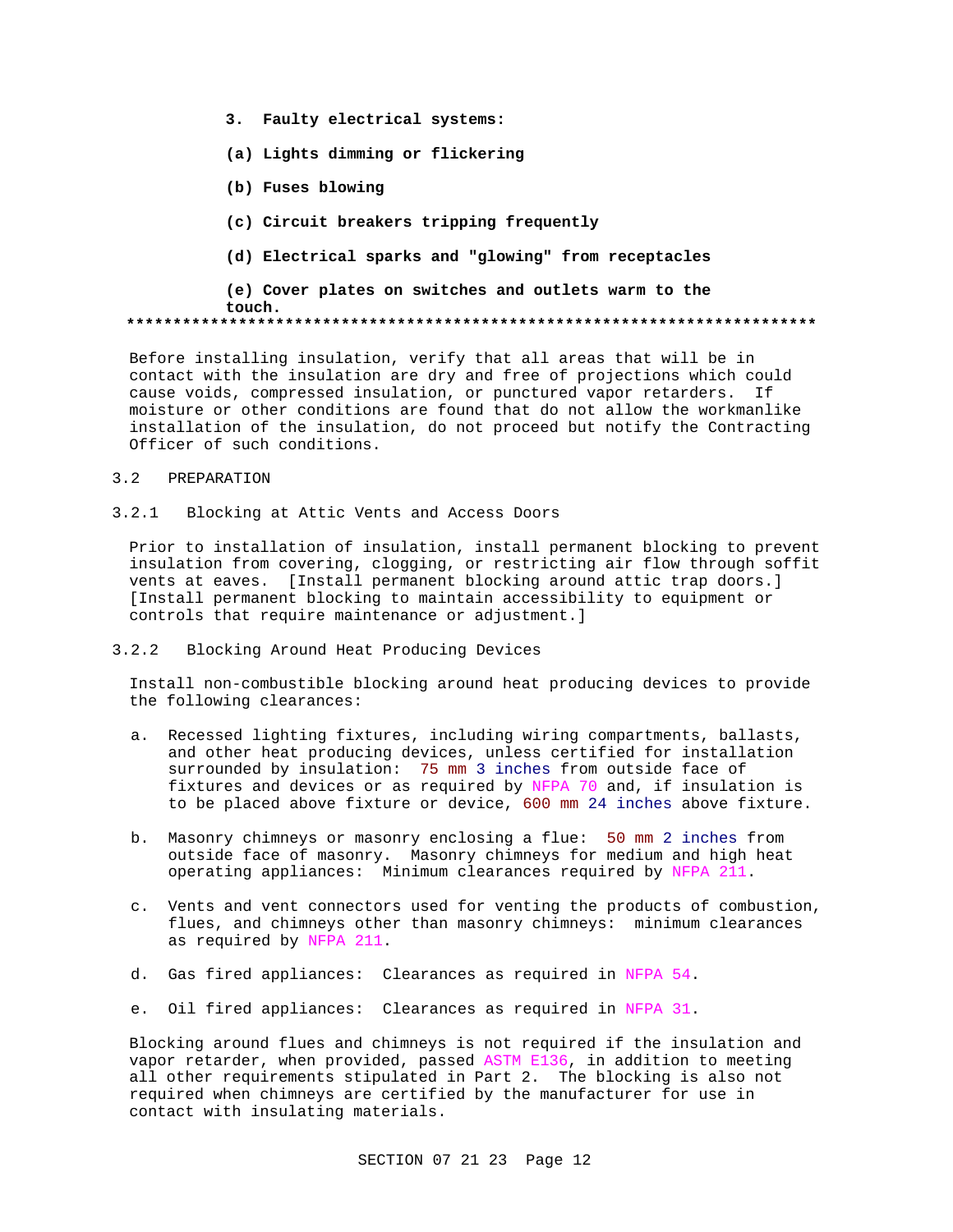#### 3.2.3 Protection of Ventilation System

Prior to installation of insulation, inspect existing HVAC equipment and ductwork to ensure that insulation will not infiltrate the air distribution/ventilation system. Where potential infiltration sources have been identified do not install insulation until repairs/modifications have been made to rectify the problem.

#### $3.3$ INSTALLATION

### 3.3.1 Insulation

# NOTE: Include last sentence only in installations of mineral fiber or cellulose insulation.

Install and handle insulation in accordance with applicable provisions of ASTM C1015, and manufacturer's instructions. Keep material dry and free of extraneous materials. Any materials that show visual evidence of biological growth due to the presence of moisture must not be installed on the building project. Ensure personal protective clothing and respiratory equipment is used as required. Observe safe work practices. Use only pneumatic equipment compatible with insulation material. Operate equipment in accordance with the manufacturer's instructions. Do not tamp or rod insulation. [Install insulation using the amount (by weight) of material per square meter foot required to achieve the specified thermal resistance value.]

### [3.3.2 [Attics] [and] [Ceilings]

Fill space between [and above] [ceiling joists] [and] [rafters] to provide the specified R-Value. For pneumatic installations, use lowest air pressure allowed by manufacturer's instructions. Do not blow insulation into electrical devices, [soffit vents,] [and] [mechanical vents] which open into attic or other spaces to receive insulation.

#### $[3.3.2.1]$ Frame Walls

Completely fill wall cavities [except those which serve as air ducts for heating, ventilating, and air conditioning systems]. Locate entry holes in walls where required to permit the complete filling of wall cavities. After opening entry holes, check wall cavity for fire stops and other obstructions. When fire stops or other obstructions prevent complete filling of wall cavity, cut additional entry holes to fill the cavity. Close entry holes using materials compatible with original materials. [Seal entry holes in locations where they penetrate a vapor retarder.]

### ][3.3.2.2 Masonry Walls

Bring up granular insulation in not more than 600 mm 2 foot lifts as the wall is constructed. Allow the insulation to assume its natural density as it is placed.

#### $13.3.2.3$ Electrical Wiring

Do not install insulation in a manner that would sandwich electrical wiring between two layers of insulation.